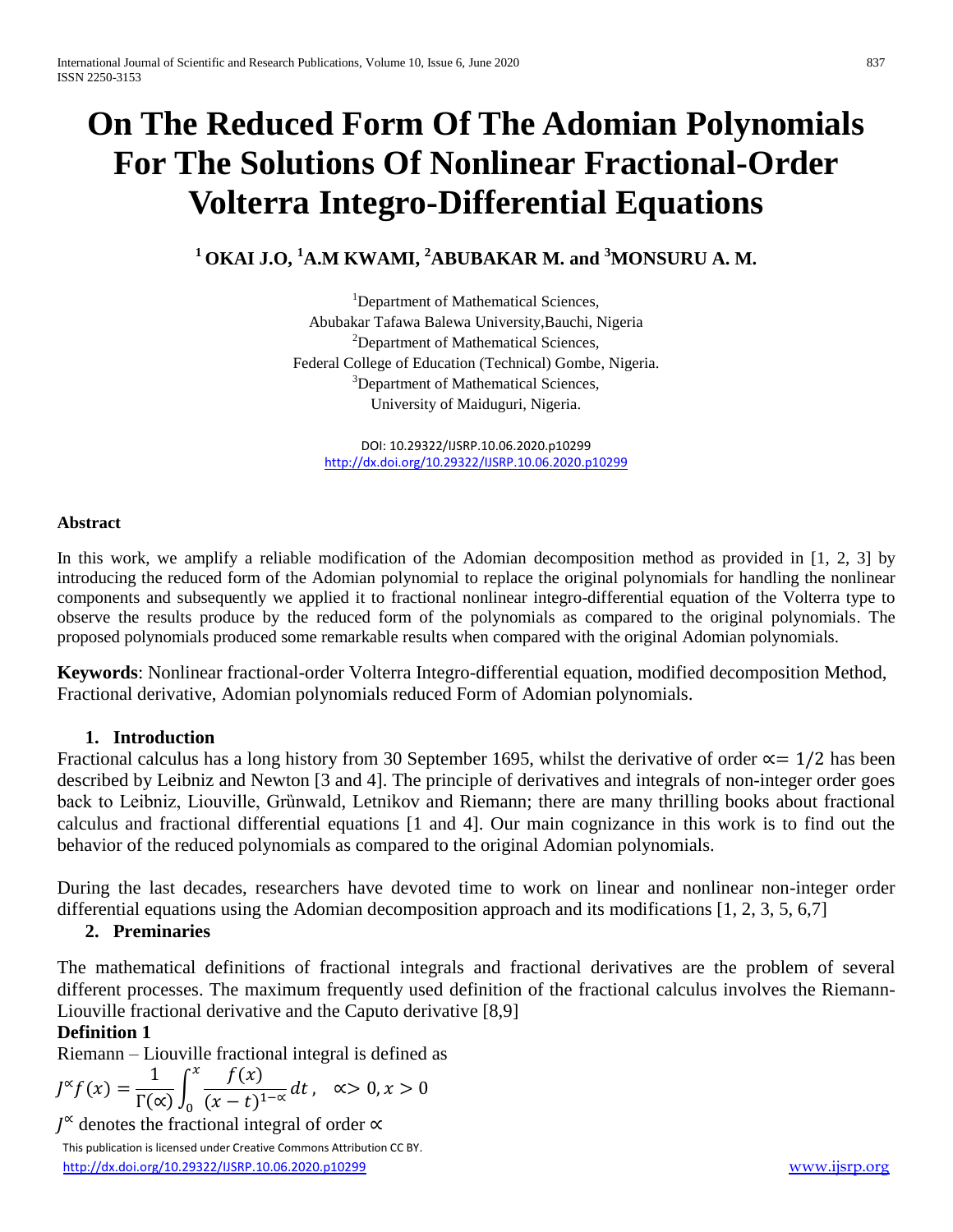# **Definition 2**

Riemann – Liouville fractional derivative denoted  $D^{\infty}$  is defined as  $D^{\alpha}J^{\alpha}f(x) = f(x)$ 

#### **Definition 3**

Riemann-Liouville fractional derivative defined as

$$
D^{\alpha} f(x) = \frac{1}{\Gamma(m-\alpha)} \int_0^x (x-s)^{m-\alpha-1} f^m(s) ds.
$$

m is positive integer with the property that  $m - 1 < \alpha$  m.

#### **Definition 4**

The Caputo Factional Derivative is defined as

$$
D^{\alpha} f(x) = \frac{1}{\Gamma(m-\alpha)} \int_0^x (x-s)^{m-\alpha-1} f^m(s) ds.
$$

Where *m* is a positive integer with the property that  $m - 1 < \alpha < m$ . For example if  $0 \ll \lt 1$  the caputo fractional derivative is

$$
D^{\alpha} f(x) = \frac{1}{\Gamma(m-\alpha)} \int_0^x (x-s)^{-\alpha} f^1(s) ds.
$$

Hence, we have the following properties:

1. 
$$
J^{\alpha}J^{\nu}f = J^{\alpha+\nu}f, \alpha, \nu > 0, f \in C_{\mu}, \mu > 0
$$
  
2. 
$$
J^{\alpha}x^{\gamma} = \frac{\Gamma(\gamma+1)}{\Gamma(\alpha+\gamma+1)}x^{\alpha+\gamma}, \alpha > 0, \gamma > -1, x > 0
$$

3. 
$$
J^{\alpha}D^{\alpha}f(x) = f(x) - \sum_{k=0}^{m-1} f^k(0) \frac{x^k}{k!}, x > 0, m-1 < \alpha \le m
$$

- 4.  $D^{\alpha} J^{\alpha} f(x) = f(x), x > 0, m 1 < \alpha \le m$
- 5.  $D^{\infty}C = 0$ , where C is a constant.
- 6.  $D^{\alpha} x^{\beta} = \frac{\Gamma(\beta+1)}{\Gamma(\beta+1)}$  $\frac{\Gamma(\beta+1)}{\Gamma(\beta-\alpha+1)}$   $\chi^{\beta-\alpha}$ , βε $N_0$ , β  $\geq \alpha$

Where  $\propto$  is an integer and  $N_0$  are natural numbers

# **2. METHODOLOGY**

Consider the nonlinear fractional-order Volterra Integro-Differential equation [3]:

$$
D^{\infty} u(x) = g(x) + \lambda \int_0^x k(x, t) F(u(t)) dt \qquad \qquad \dots (1)
$$

With initial conditions

 $u'(0) = C_i, i = 0, 1, 2, ... r - 1, r \in N$ 

The main idea of the new method is replacing the forcing terms  $g(x)$  which is either an exponential or trigonometric function by a series of infinite components as presented in [1] but not as a coefficient as was seen in [2, 3].

In [10]  $g(x)$  was expresses in terms of Taylors series, owing to this expression and the introduction of the reduced Adomian polynomials in place of the original Adomian polynomials, we establish the following:

From the properties of fractional integral and derivative we know that

$$
J^{\infty}D^{\infty}u(x) = u(x) - \sum_{k=0}^{m-1} u^{k}(0) \frac{x^{k}}{k!},
$$

Where  $D^{\infty}$  is the operator that defines fractional derivative and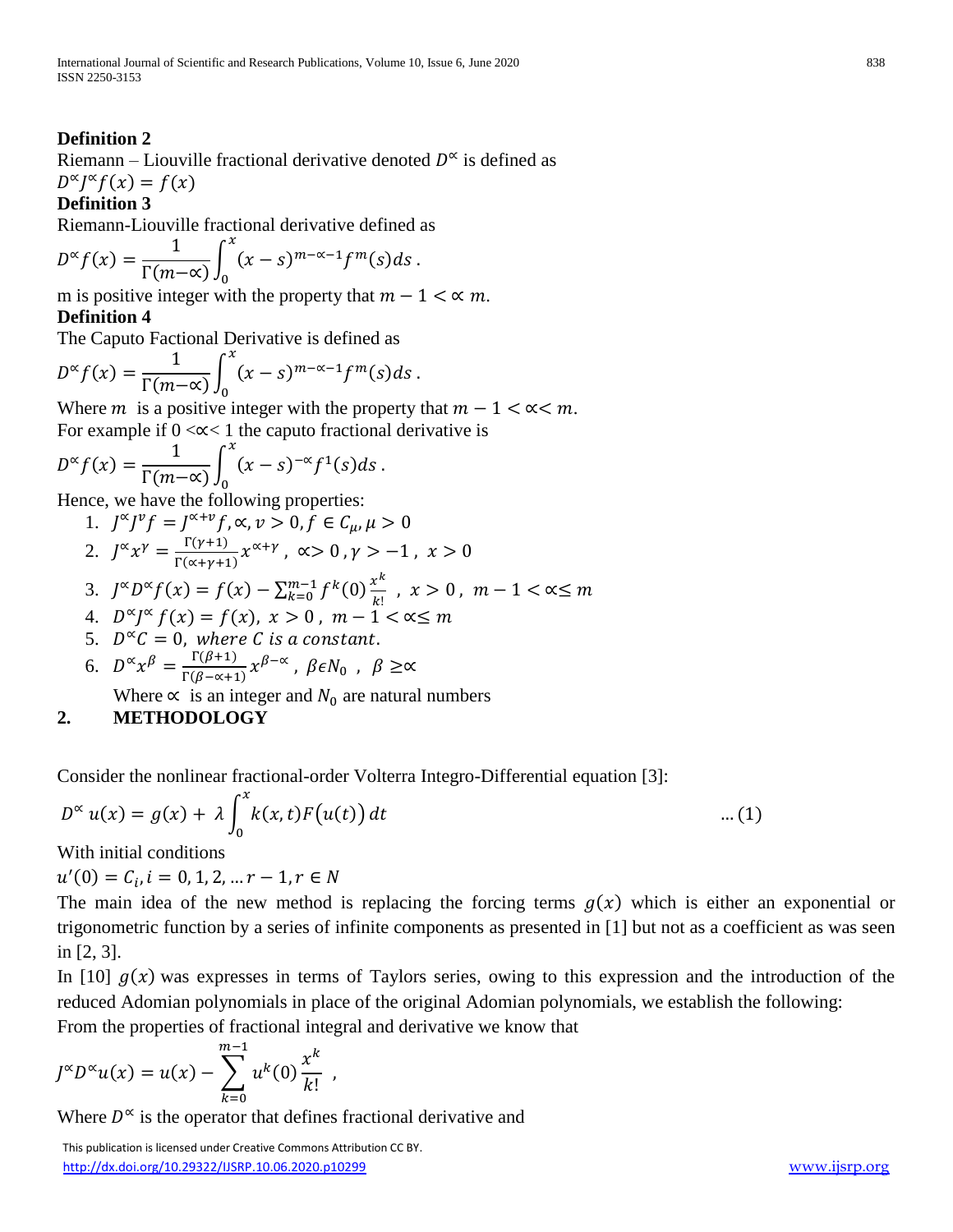International Journal of Scientific and Research Publications, Volume 10, Issue 6, June 2020 839 ISSN 2250-3153

$$
\sum_{k=0}^{m-1} u^k(0) \frac{x^k}{k!} = c_0 + c_1 x + c_2 \frac{x^2}{2!} + c_3 \frac{x^3}{3!} + \cdots
$$

This was obtained from the given initial conditions [1] Now, applying the integral operator  $\int^{\infty}$  to both sides of Eq. (1) we obtain

$$
u(x) = \sum_{k=0}^{r-1} u^k(0) \frac{x^k}{k!} + J^{\infty}[g_1(x) + g_2 + g_3(x), \dots] + J^{\infty}\left(\lambda \int_0^x k(x, t) F(u(t)) dt\right) \dots (2)
$$

The method defines the solution  $u(x)$  by the series [2], and the nonlinear function  $F(u(t))$  is decomposed using the proposed reduced form of Adomian polynomials and the forcing term is expanded in series. The reduced form of the Adomian polynomials is given as follows:  $X_0 = F(u_0)$ 

$$
X_n = u_n F'(u_0), \text{ Where } n \ge 1
$$

This gives

$$
X_0 = F(u_0)
$$
  
\n
$$
X_1 = u_1 F'(u_0),
$$
  
\n
$$
X_2 = u_2 F'(u_0),
$$
  
\n
$$
X_3 = u_3 F'(u_0)
$$
  
\n... (3)  
\n
$$
\sum_{n=0}^{\infty} u_n(x) = \sum_{k=0}^{m-1} u^k(0) \frac{x^k}{k!} + J^{\infty}[g_1(x) + g_2+, \dots] + J^{\infty}\left(\lambda \int_0^x k(x, t) \sum_{n=0}^{\infty} X_n dt\right)
$$
 ... (4)

Where

The components  $u_0$ ,  $u_1$ ,  $u_2$ , ... are determined recursively by the following scheme [1,3]:

$$
u_0(x) = C_0
$$
  
\n
$$
u_1(x) = C_1 x
$$
  
\n
$$
u_2(x) = C_2 \frac{x^2}{2}
$$
  
\n
$$
u_3(x) = C_3 \frac{x^3}{3!}
$$
  
\n...  
\n
$$
u_{r-1}(x) = \frac{C_{r-1}}{(r-1)!} x^{r-1}
$$

This will be obtained from the given initial condition(s)

And the other terms are obtained from the decomposition of the forcing terms and the reduced polynomials as shown below: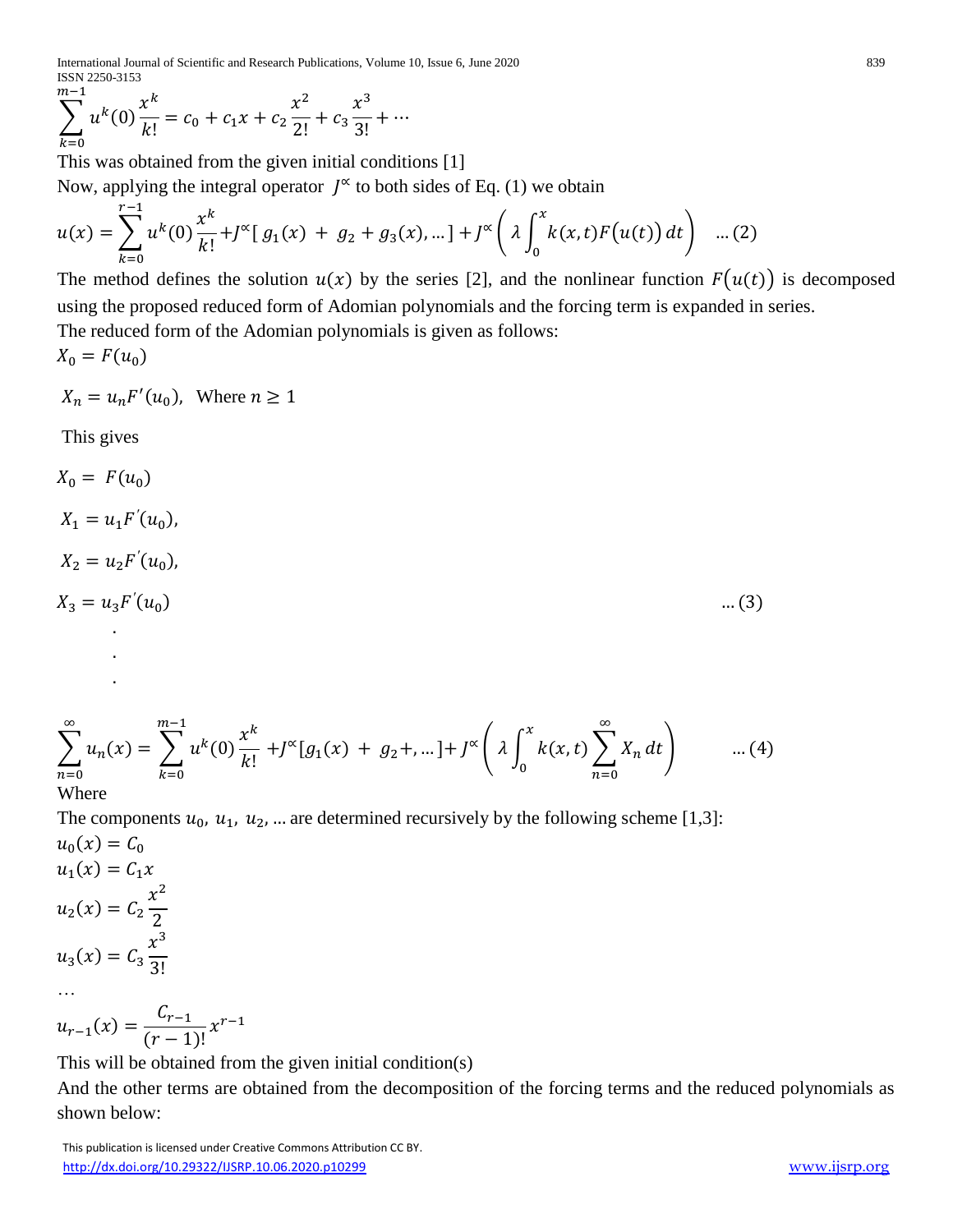International Journal of Scientific and Research Publications, Volume 10, Issue 6, June 2020 840 ISSN 2250-3153

$$
u_{n+r}(x) = +J^{\infty}(g_1(x) + g_2(x) + g_3(x) + \cdots) + J^{\infty}\left(\lambda \int_0^x k(x,t) \sum_{n=0}^{\infty} X_n dt\right), n \ge 0 \quad ...(5)
$$
  
\n
$$
u_{n+r+1}(x) = J^{\infty} [g_1(x)] + J^{\infty} \lambda \int_0^x k(x,t)X_0(t) dt
$$
  
\n
$$
u_{n+r+2}(x) = J^{\infty} [g_2(x)] + J^{\infty} \lambda \int_0^x k(x,t)X_1(t) dt
$$
  
\n
$$
u_{n+r+3}(x) = J^{\infty} [g_3(x)] + J^{\infty} \lambda \int_0^x k(x,t)X_2(t) dt
$$
  
\n
$$
u_{n+r+4}(x) = J^{\infty} \lambda \int_0^x k(x,t)X_3(t) dt \qquad ...(6)
$$

…

#### **4 IMPLEMENTATION:**

# **EXAMPLE: 1**

We consider the following nonlinear fractional order integro-differential equation of volterra type [3]  $\int x$ 

$$
D^{\infty}u(x) = f(x) - \int_0^{\infty} u^2(t) dt, \qquad 0 \le x \le 1, \qquad 1 \le x \le 2 \qquad \qquad \dots (7)
$$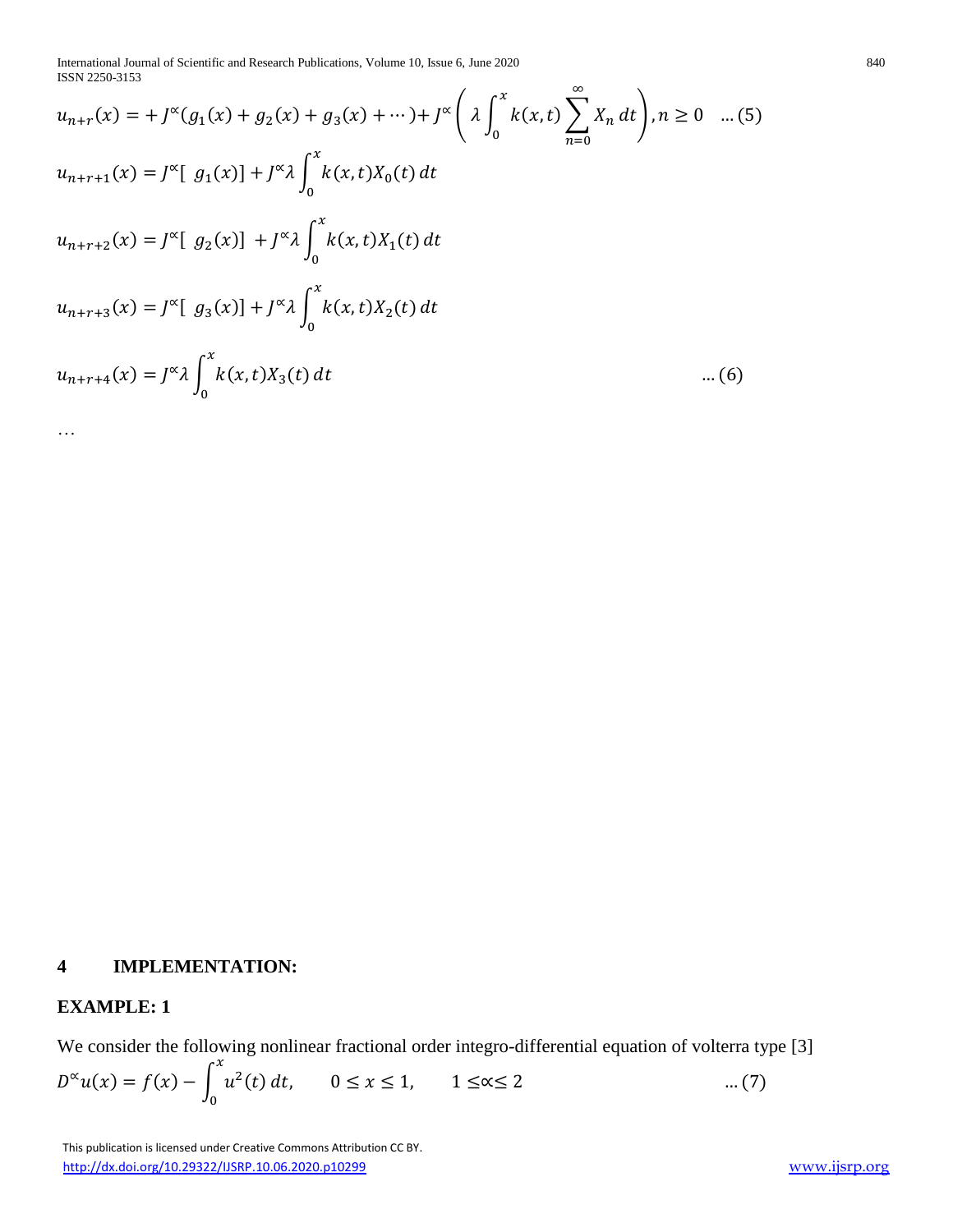Where  $f(x) = \sinh(x) + \frac{1}{2}$  $\frac{1}{2} \cosh(x) \sinh(x) - \frac{x}{2}$  $\frac{\pi}{2}$  and subject to the initial conditions

$$
u(0) = 0, \qquad u'(0) = 1.
$$

The exact solution for the case  $\alpha = 2$  is  $u(x) = \sinh(x)$ .

Applying  $J^{\infty}$  on both sides of the equation and introducing the reduced Adomian polynomials for the decomposition of the nonlinear terms as well as expressing the forcing terms in series alongside the application of the initial conditions yields:

$$
u(x) = 0 + x + J^{\infty}[f(x)] - J^{\infty}\int_0^x X_n(t) dt, n \ge 0
$$

The first few reduced Adomian polynomials for  $u^2(x)$  are:

$$
X_0(x) = u_0^2(x)
$$
  

$$
X_1(x) = 2u_0(x)u_1(x)
$$

$$
X_2(x) = 2u_0(x)u_2(x)
$$

…

…

For 
$$
\alpha = 2
$$

$$
f(x) = \frac{1}{6}x^3 + \frac{1}{40}x^5 + \frac{1}{520}x^7
$$

By the improved modified scheme

$$
u_0(x) = 0
$$
  
\n
$$
u_1(x) = x
$$
  
\n
$$
u_2(x) = f_0(x) - J^{\infty} \int_0^x X_0(t) dt
$$
  
\n
$$
u_3(x) = f_1(x) - J^{\infty} \int_0^x X_1(t) dt
$$
  
\n
$$
u_4(x) = f_2(x) - J^{\infty} \int_0^x X_2(t) dt
$$
  
\n
$$
u_{n+1}(x) = -J^{\infty} \int_0^x X_{n-1}(t) dt, \quad n \ge 4
$$

 This publication is licensed under Creative Commons Attribution CC BY. <http://dx.doi.org/10.29322/IJSRP.10.06.2020.p10299> [www.ijsrp.org](http://ijsrp.org/) Calculating with the aid of Maple18, we have the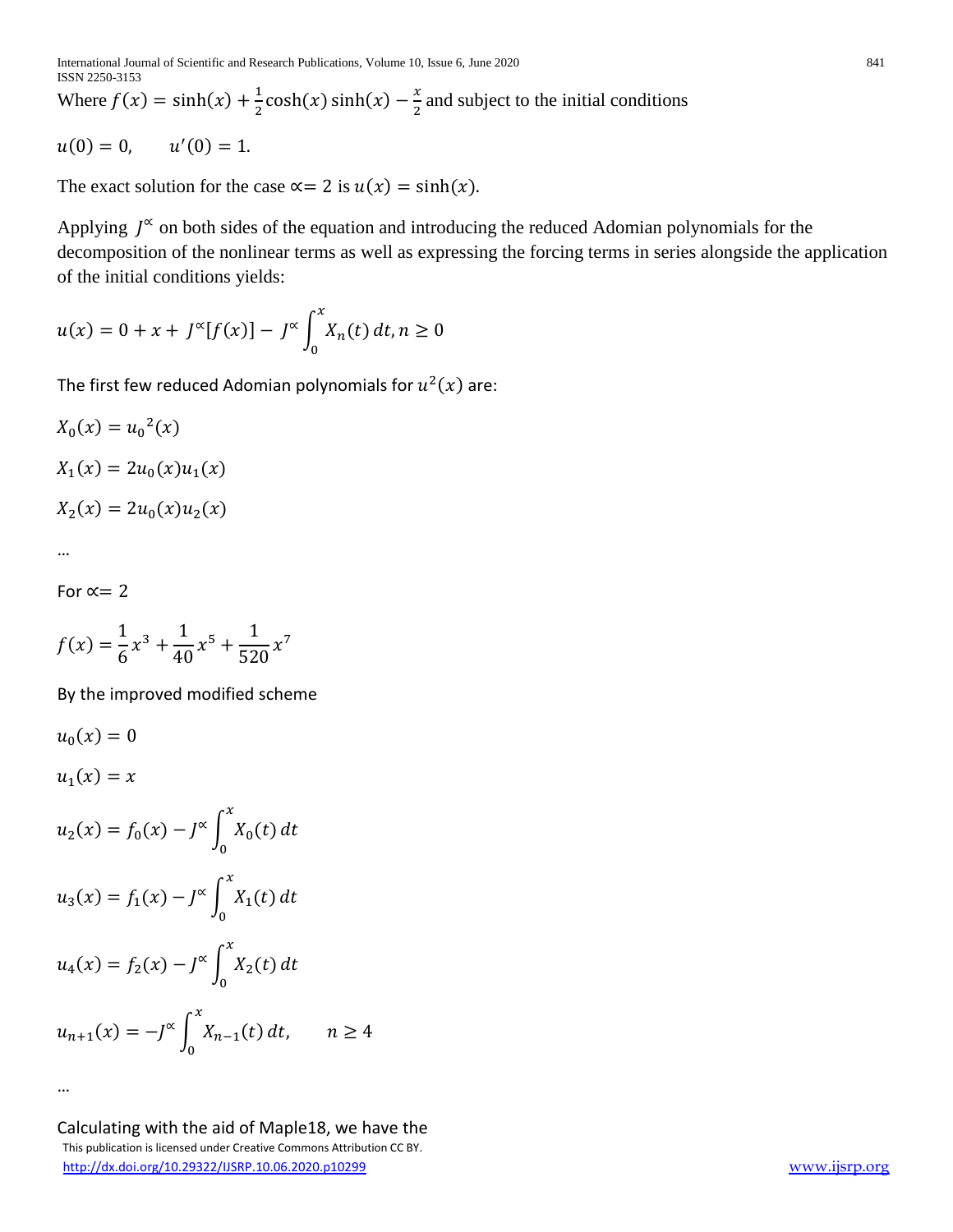$$
u_1(x)=x
$$

…

$$
u_2(x) = \frac{1}{6}x^3 - J^{\infty} \int_0^x X_0(t) dt = \frac{1}{6}x^3
$$
  

$$
u_3(x) = \frac{1}{40}x^5 - J^{\infty} \int_0^x X_1(t) dt = \frac{1}{40}x^5
$$
  

$$
u_4(x) = \frac{1}{520}x^7 - J^{\infty} \int_0^x X_2(t) dt = \frac{1}{520}x^7
$$

$$
u_5(x) = -J^{\infty} \int_0^x X_3(t) dt = 0
$$

$$
u(x) = x + \frac{1}{6}x^3 + \frac{1}{40}x^5 + \frac{1}{520}x^7 + \cdots
$$

| X        | <b>EXACT</b> | $APPROX.(x=2)$ | $APPROX.(x=1.98)$ | $APPROX.(x=1.9)$ | $APPROX.(x=1.8)$ | $APPROX.(x=1.5)$ |
|----------|--------------|----------------|-------------------|------------------|------------------|------------------|
| $\bf{0}$ | $\mathbf 0$  | $\mathbf 0$    | 0                 | 0                | $\mathbf 0$      | $\mathbf 0$      |
| 0.1      | 0.100167     | 0.100166917    | 0.100179222       | 0.100237936      | 0.100338186      | 0.100953347      |
| 0.2      | 0.201336     | 0.201341356    | 0.201420473       | 0.201784402      | 0.202366907      | 0.205423831      |
| 0.3      | 0.30452      | 0.304561141    | 0.304791481       | 0.305828595      | 0.30742686       | 0.315089129      |
| 0.4      | 0.410752     | 0.410925592    | 0.411412573       | 0.413572262      | 0.416812229      | 0.431389482      |
| 0.5      | 0.521095     | 0.521628534    | 0.522494685       | 0.526291337      | 0.531870068      | 0.55577841       |
| 0.6      | 0.636654     | 0.637993989    | 0.639377463       | 0.64538467       | 0.654064336      | 0.689835209      |
| 0.7      | 0.758584     | 0.761515478    | 0.763570096       | 0.772421373      | 0.785032054      | 0.835345322      |
| 0.8      | 0.888106     | 0.893899825    | 0.896796246       | 0.909190439      | 0.926638961      | 0.994371138      |
| 0.9      | 1.026517     | 1.037116352    | 1.041044165       | 1.057754601      | 1.081038042      | 1.169321668      |
| 1        | 1.175201     | 1.193452381    | 1.198623007       | 1.220509862      | 1.250732996      | 1.363025217      |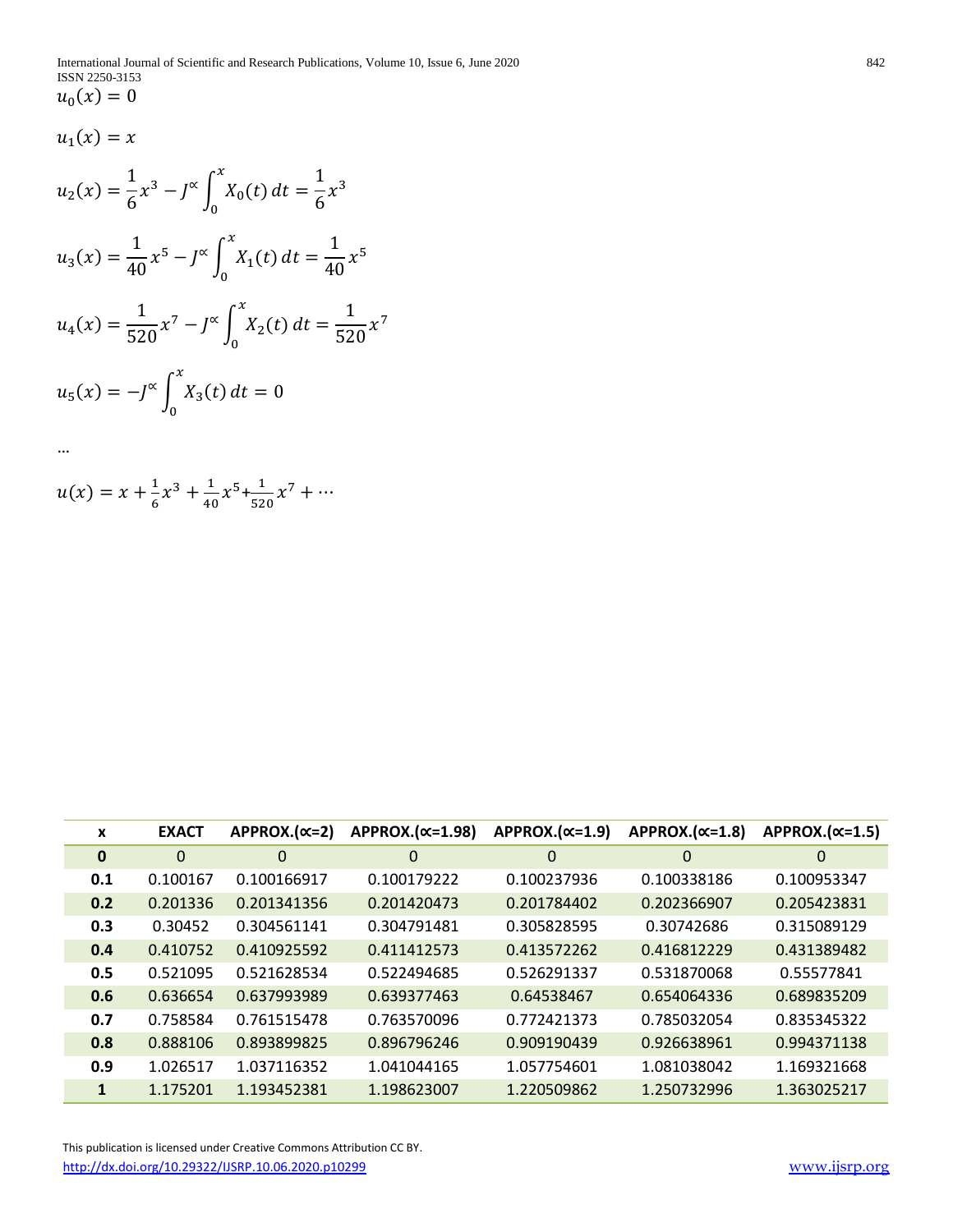These charts reveal that the depicted numerical results are in good agreement with the exact solution as  $\alpha$  gets



Fig: 1 shows the numerical results for three iterations for various values  $1 < \alpha \leq 2$ . the comparison shows that as  $\alpha \rightarrow 2$ , the approximate solution tends to sinh(x), which is the exact solution of the equation in the case  $\alpha=2$ .

# **EXAMPLE: 2**

We consider the following nonlinear fractional order integro-differential equation of volterra type [3]

 $D^{\infty}u(x) = f(x) + |u^{3}(t)|$  $\mathcal{X}$ 0 dt,  $0 \le x < 1$ ,  $0 < \alpha \le 1$ , ... (8) Where  $f(x) = e^x - \frac{1}{x}$  $\frac{1}{3}e^{3x} + \frac{1}{3}$  $\frac{1}{3}$  and subject to the initial conditions

$$
u(0)=0.
$$

The exact solution for the case  $\alpha = 1$  is  $u(x) = e^x$ .

Applying the improved modification yields the following:

For  $\alpha = 1$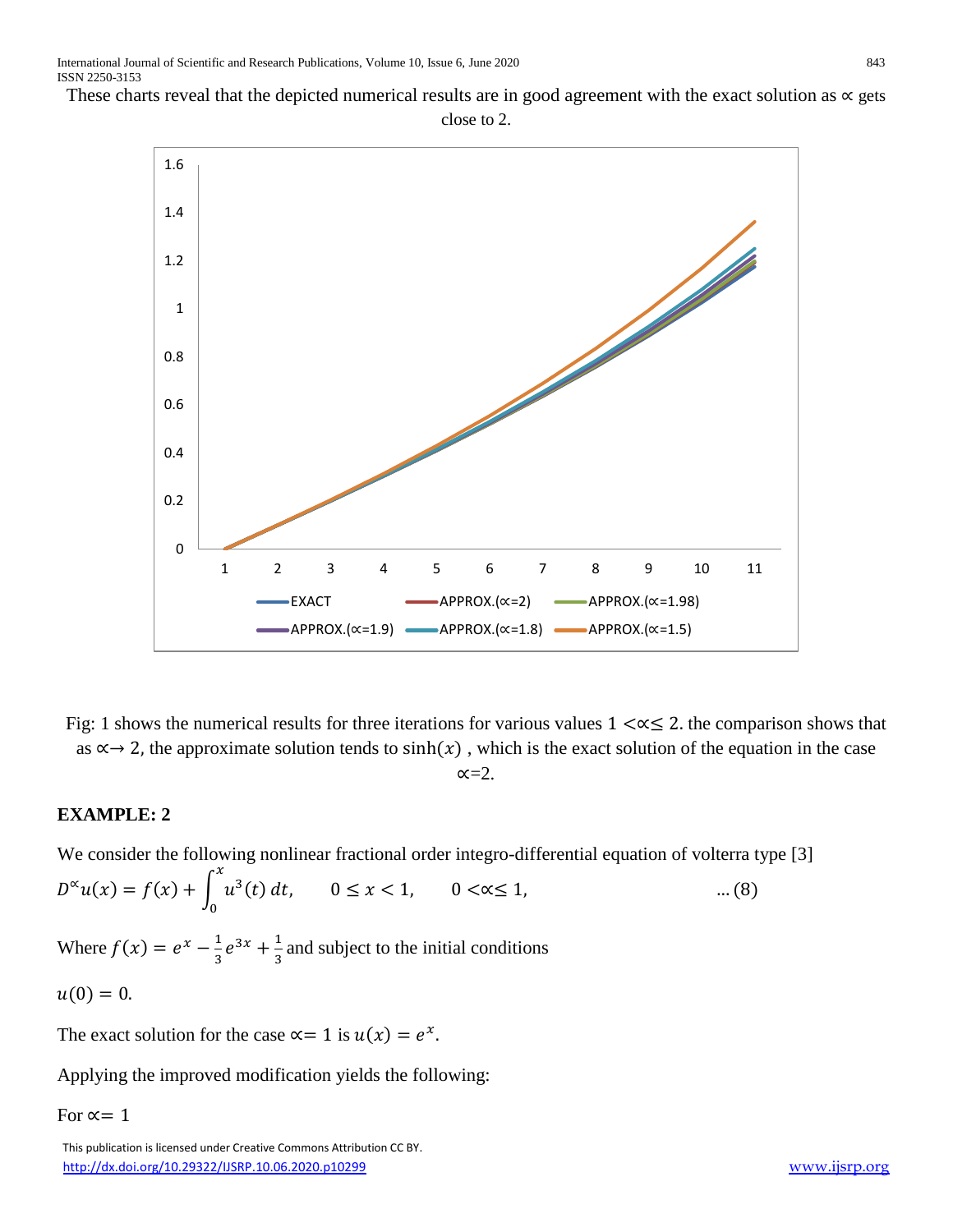International Journal of Scientific and Research Publications, Volume 10, Issue 6, June 2020 844 ISSN 2250-3153  $\overline{a}$ 

$$
u(x) = 1 + J^{\infty}[f(x)] + J^{\infty}\int_{0}^{x} X_n(t) dt, n \ge 0
$$

The first few reduced Adomian polynomials for  $u^3(x)$  are:

$$
X_0(x) = u_0^3(x)
$$
  
\n
$$
X_1(x) = 3u_0^2(x)u_1(x)
$$
  
\n
$$
X_2(x) = 3u_0^2(x)u_2(x)
$$

…

For  $\propto$  = 1

$$
f(x) = x - \frac{1}{3}x^3 - \frac{1}{3}x^4 - \frac{13}{60}x^5 - \frac{1}{9}x^6
$$
  
By the improved modified scheme

$$
u_0(x) = 1
$$
  
\n
$$
u_1(x) = f_0(x) + J^{\infty} \int_0^x X_0(t) dt
$$
  
\n
$$
u_2(x) = f_1(x) + J^{\infty} \int_0^x X_1(t) dt
$$
  
\n
$$
u_3(x) = f_2(x) + J^{\infty} \int_0^x X_2(t) dt
$$
  
\n
$$
u_4(x) = f_3(x) + J^{\infty} \int_0^x X_3(t) dt
$$
  
\n
$$
u_5(x) = f_4(x) + J^{\infty} \int_0^x X_4(t) dt
$$

$$
u_{n+1}(x) = J^{\infty} \int_0^x X_n(t) dt, \qquad n \ge 5
$$

…

Calculating with the aid of Maple18, we have the

 $u_0(x) = 1$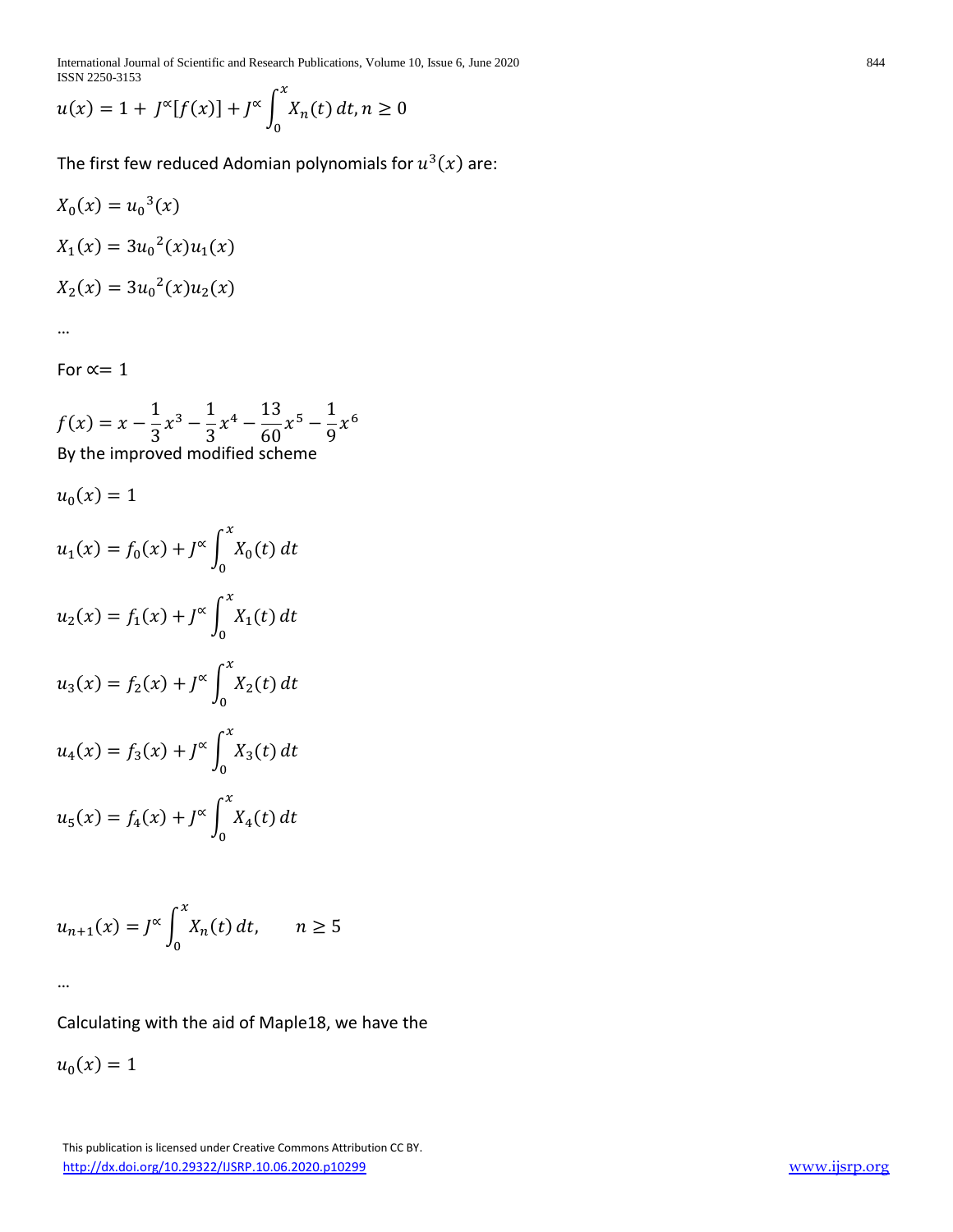International Journal of Scientific and Research Publications, Volume 10, Issue 6, June 2020 845 ISSN 2250-3153

$$
u_1(x) = x + J^{\alpha} \int_0^x X_0(t) dt = x + \frac{1}{2}x^2
$$
  

$$
u_2(x) = -\frac{1}{3}x^3 + J^{\alpha} \int_0^x X_1(t) dt = \frac{1}{6}x^3 + \frac{1}{8}x^4
$$
  

$$
u_3(x) = -\frac{1}{3}x^4 + J^{\alpha} \int_0^x X_2(t) dt = -\frac{1}{3}x^4 + \frac{1}{40}x^5 + \frac{1}{80}x^6
$$
  
...

$$
u(x) = 1 + x + \frac{1}{2}x^2 + \frac{1}{6}x^3 + \frac{1}{8}x^4 - \frac{1}{3}x^4 + \frac{1}{40}x^5 + \frac{1}{80}x^6
$$
  
+...

| <b>EXACT</b> | APPROX.<br>(∝=1) | APPROX.<br>(∝=0.98) | APPROX.<br>(∝=0.90) | APPROX.<br>$(\propto=0.8)$ | APPROX.<br>(∝=0.6) |
|--------------|------------------|---------------------|---------------------|----------------------------|--------------------|
| $\mathbf{1}$ | 1                | 1                   | 1                   | 1                          | 1                  |
| 1.105171     | 1.105146096      | 1.111113207         | 1.138252323         | 1.180732102                | 1.303304071        |
| 1.221403     | 1.2210088        | 1.230595646         | 1.272788816         | 1.335128936                | 1.499795619        |
| 1.349859     | 1.347882363      | 1.36049273          | 1.415066827         | 1.493298381                | 1.695241745        |
| 1.491825     | 1.485640533      | 1.501007565         | 1.566801676         | 1.659203337                | 1.903519374        |
| 1.648721     | 1.633789063      | 1.65178083          | 1.728194902         | 1.833713089                | 2.132931908        |
| 1.822119     | 1.7915272        | 1.812078127         | 1.898748081         | 2.01648618                 | 2.391110307        |
| 2.013753     | 1.957818196      | 1.980900219         | 2.077559546         | 2.206555975                | 2.6864099          |
| 2.225541     | 2.1314688        | 2.157079634         | 2.263495899         | 2.402606026                | 3.028551861        |
| 2.459603     | 2.311217763      | 2.339377548         | 2.455322324         | 2.603139786                | 3.429028952        |

These charts reveal that the depicted numerical results are in good agreement with the exact solution as ∝ gets close to 1.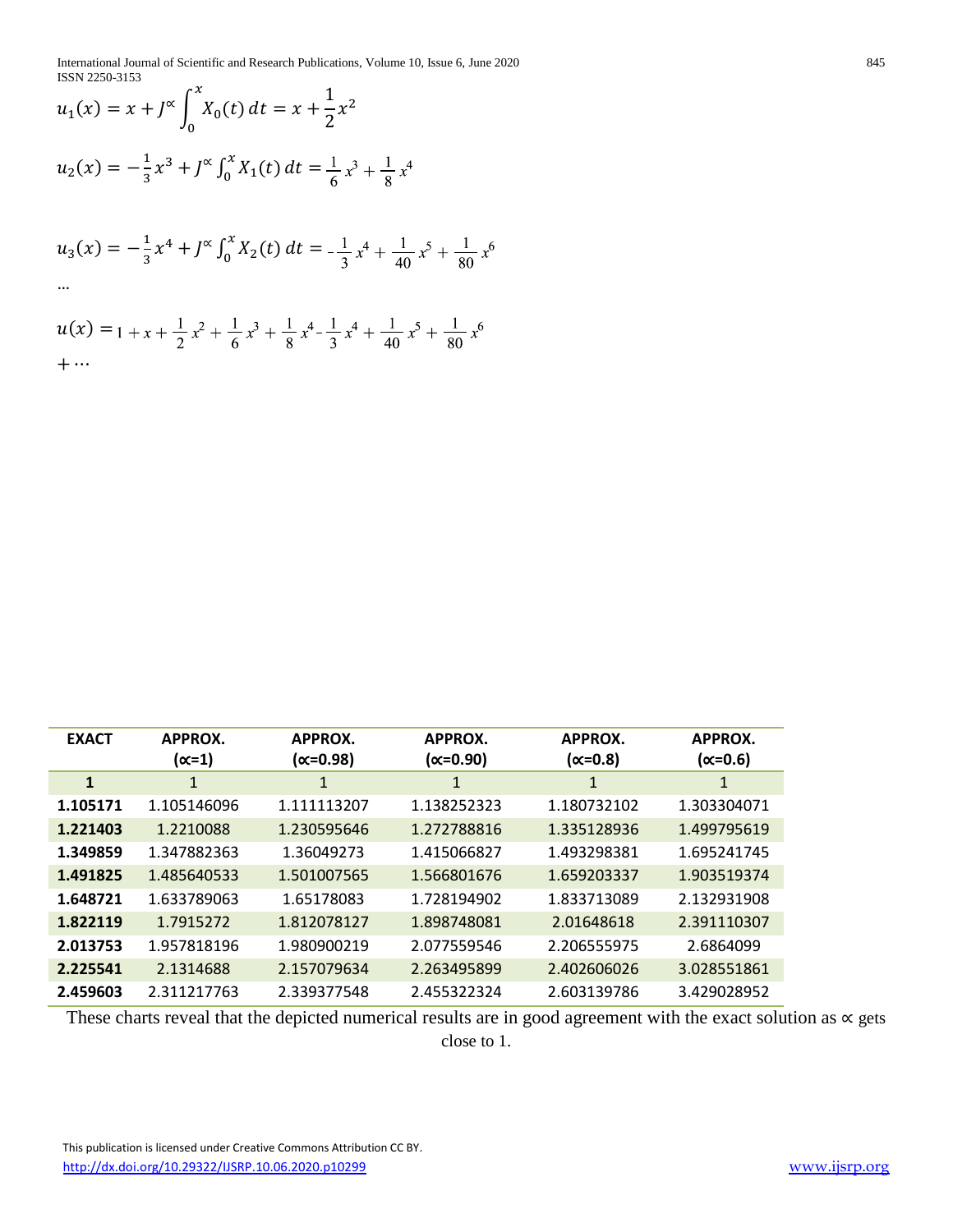

Fig: 2 shows the numerical results for three iterations for various values  $0 < \alpha \leq 1$ . the comparison shows that as  $\alpha \rightarrow 1$ , the approximate solution tends to  $e^x$ , which is the exact solution of the equation in the case  $\alpha = 1$ .

# **5 Conclusion**

In this paper, we have successfully used the reduced form of the Adomian polynomials as a replacement for the original Adomian polynomials as presented in [3] and we use it to solve the nonlinear fractional-order Volterra integrodifferential equation. Sometimes it is very difficult to compute the Adomian polynomials. This method overcomes such difficulties by the use of the reduced form of the polynomials. We have discussed two numerical examples of nonlinear fractional-order Volterra integro-differential equations which were earlier presented in [3] to confirm the applicability and the advantages of the proposed Method. We use Maple18 software for computations and MS Excel for graphical representations of the solutions obtained. The achieved results are in good agreement with exact solutions. It is observed that the proposed method is simple and it can be efficiently applied to a large number of similar fractional nonlinear problems.

#### **References**

[1] W. A. D.-J. Rach, R. A reliable modification of the adomian decomposition method for higher-order nonlinear differential equations. Kybernetes, 2013, 42(1-2): 282–308.